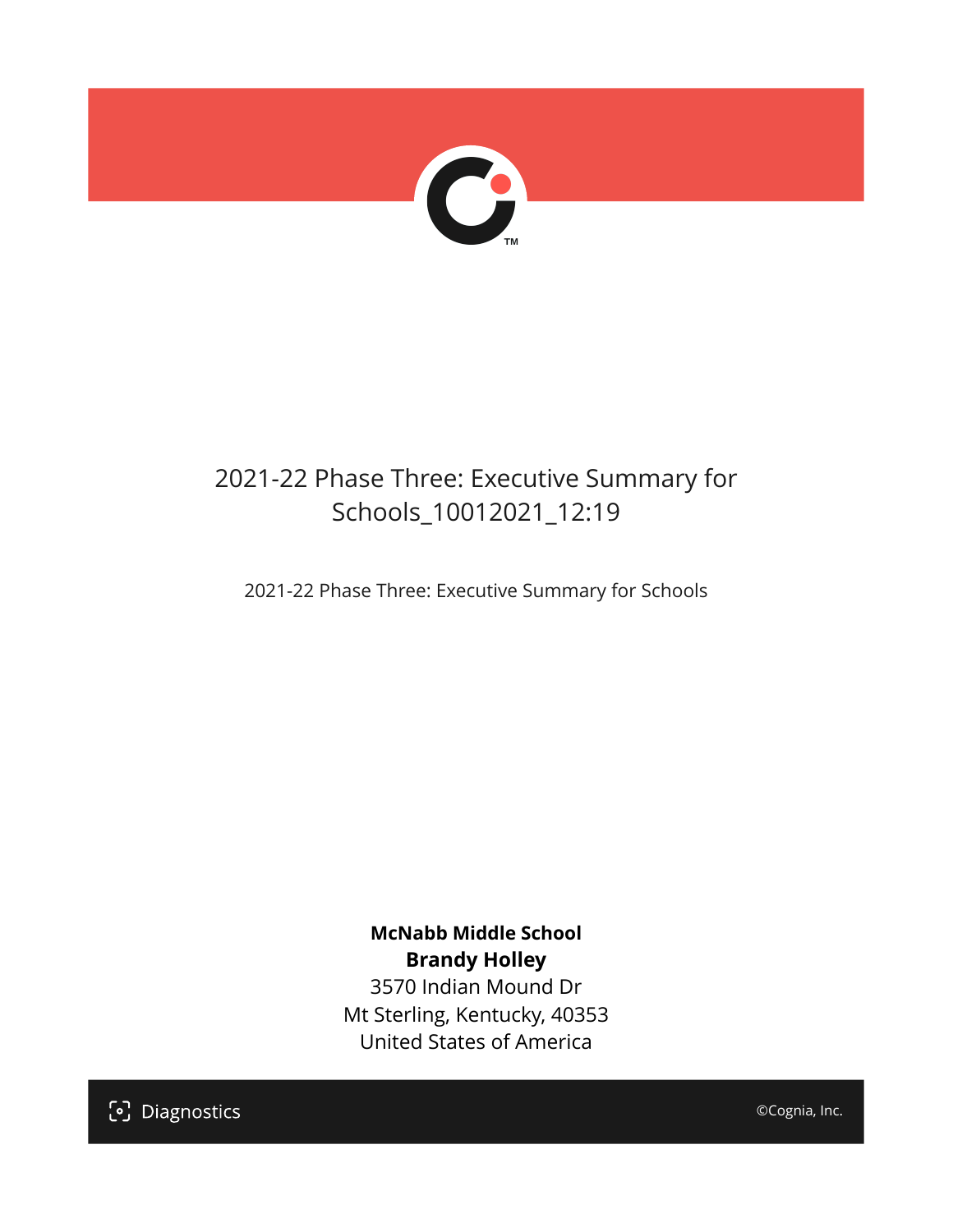#### **Table of Contents**

[3](#page-2-0)

[2021-22 Phase Three: Executive Summary for Schools](#page-2-0)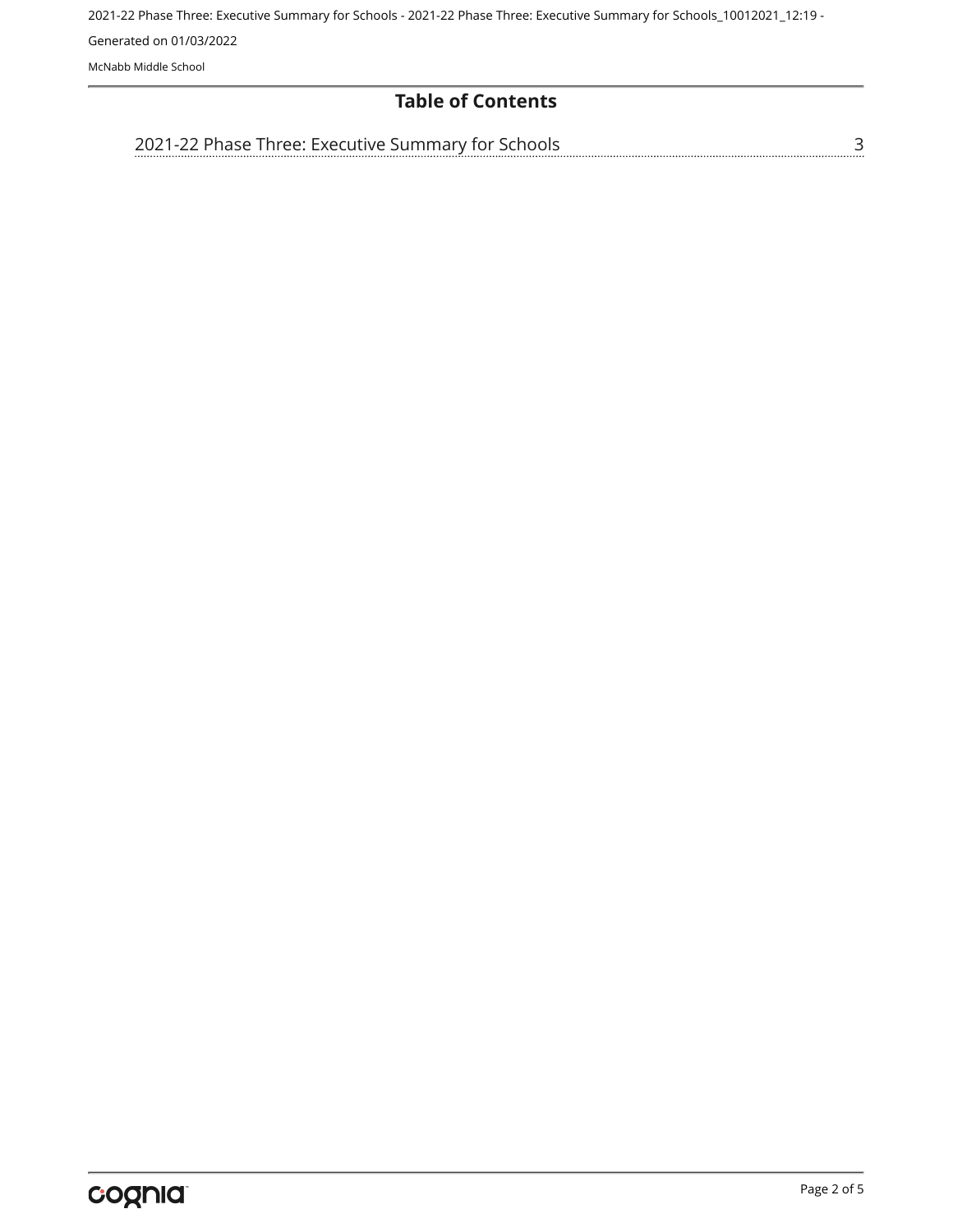### <span id="page-2-0"></span>**2021-22 Phase Three: Executive Summary for Schools**

Description of the School

Describe the school's size, community/communities, location, and changes it has experienced in the last three years. Include demographic information about the students, staff, and community at large. What unique features and challenges are associated with the community/communities the school serves?

Our school has approximately 1050 students. We are located in central/eastern Kentucky, about 30 miles east of Lexington. Our community is comprised of the school system, several factories and some smaller local businesses. We have a fairly large migrant population. The average home price is about \$130,000 , with a median income of approximately \$46,000. About 50% of the town own their homes. Our community battles the drug epidemic like many Eastern Kentucky towns. We see many grandparents raising their grandchildren. We also host many foster children. Staff turnover, specifically at the middle school has been a challenge. We see many teachers leaving to teach in Fayette county where they can make significantly more money. We also have several teachers that are in the MAT program, which proves to be a challenge for classroom management due to the lack of traditional experiences.

#### School's Purpose

Provide the school's purpose statement and ancillary content such as mission, vision, values, and/ or beliefs. Describe how the school embodies its purpose through its program offerings and expectations for students.

Our mission is to provide a quality education to ALL students balancing compassion and high expectations. Our teachers have an ALL IN approach. Whether they are monitoring the cafeteria, staying after school to help with activities, etc. they are here for the kids. We offer several programs for athletics and academics. We have academic team, STLP, chess, broadcasting, journalism, yearbook, ESS and a plethora go sports.

Describe the school's notable achievements and areas of improvement in the last three years. Additionally, describe areas for improvement that the school is striving to achieve in the next three years. Notable Achievements and Areas of Improvement

Our school has been hit hard, like all others in the nation, due to Covid. Recently, our academic team won the district, which was a huge accomplishment after being out of school for nearly a year and a half. Our football and basketball programs have excelled. We have recently brought on a reading interventionist who is working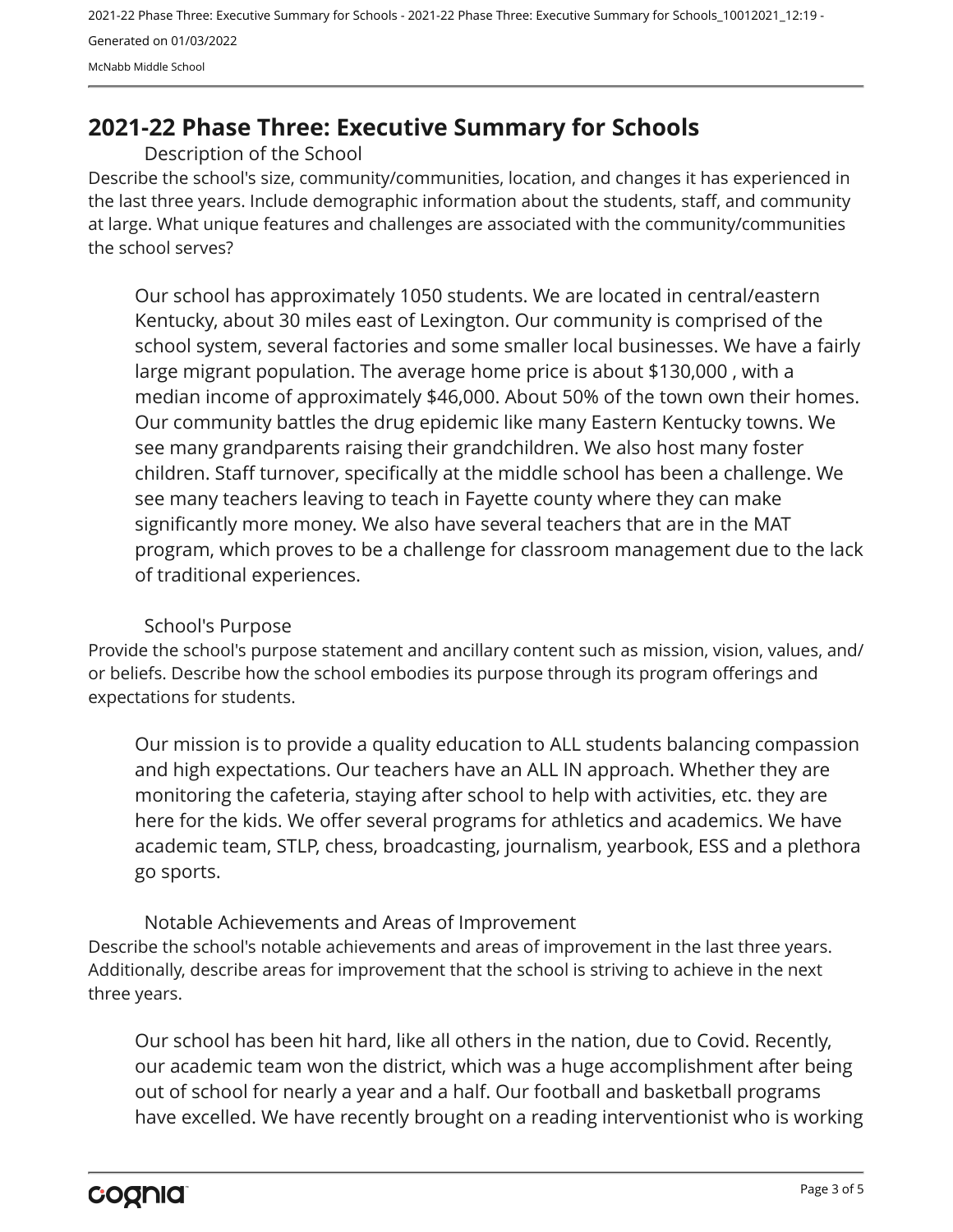with our most at risk. We have also established a student leadership team that assists within our building and community outreach. Areas for improvement consist of closing the gaps for all students post covid. A focused curriculum and instruction from bell to bell.

#### Additional Information

**CSI/TSI Schools (including ATSI) Only:** Describe the procedures used to create the school's improvement plan and briefly state the specific efforts to address the causes of low student performance and resource inequities.

Reading interventionist. Currently searching for a math interventionist. 1 hour each day dedicated to Intervention in the regular classroom specifically designed to meet the needs of the students based on classroom data and our universal screener. Recently purchased a reading intervention program from LLI and trained staff on running records and guided reading strategies.

#### Additional Information

Provide any additional information you would like to share with the public and community that were not prompted in the previous sections.

N/A